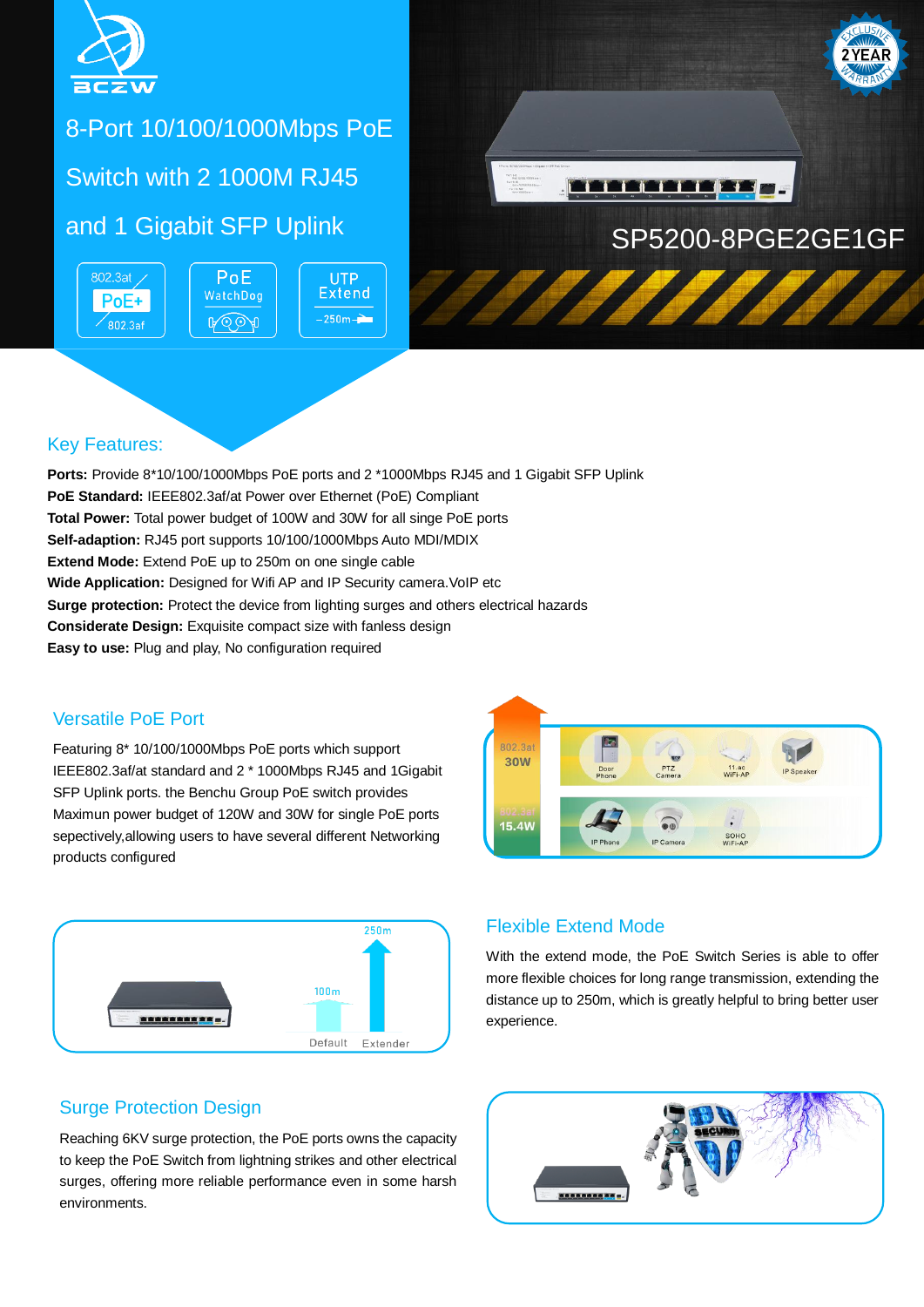# SP5200-8PGE2GE1GF

8-Port 10/100/1000M PoE Switch with 2 1000M RJ45 and 1 Gigabit SFP Uplink

## Technical Datasheet

| <b>Model</b>                             | <b>SP5200-8PGE2GE1GF</b>                                      |           |  |
|------------------------------------------|---------------------------------------------------------------|-----------|--|
| <b>Hardware Specifications</b>           |                                                               |           |  |
|                                          | 8 10/100/1000BASE-T RJ45 auto MDI/MDIX ports                  |           |  |
| <b>Network Connector</b>                 | 2 10/100/1000BASE-T RJ45 auto MDI/MDIX ports                  |           |  |
|                                          | 1 1000BASE-X SFP                                              |           |  |
| PoE Port                                 | 8 10/100/1000Mbps POE PSE port                                |           |  |
| <b>LED</b> indicators                    | Power Indicator: PWR(green).                                  |           |  |
|                                          | Network Indicator: Link(green).                               |           |  |
|                                          | PoE Working Indicator: PoE(green)                             |           |  |
| <b>Switch Architecture</b>               | <b>Store and Forward</b>                                      |           |  |
| <b>Transmission model</b>                | IEEE802.3X full-duplex and Backpressure half-duplex           |           |  |
| Switch Performance                       | Backplane bandwidth                                           | 24Gbps    |  |
|                                          | Packet forwarding rate                                        | 17.86Mpps |  |
|                                          | <b>MAC</b> address                                            | 8k        |  |
| Power requirement                        | AC100-240V 50/60Hz                                            |           |  |
| <b>ESD Protection</b>                    | 6KV ESD                                                       |           |  |
| Dimension(WxDxH)                         | 270mm x 180mm x 44.5mm(10.62in x 7.09in x 1.75in)             |           |  |
| Weight                                   | 2Kg                                                           |           |  |
| Power over Ethernet (PoE) Specifications |                                                               |           |  |
| Network standard                         | IEEE802.3i 10 BASE-T                                          |           |  |
|                                          | IEEE802.3u 100 BASE-TX                                        |           |  |
|                                          | IEEE 802.3ab Gigabit 1000BASE-T                               |           |  |
|                                          | IEEE802.3x Flow Control                                       |           |  |
|                                          | IEEE802.3af Power over Ethernet                               |           |  |
|                                          | IEEE802.3at Power over Ethernet                               |           |  |
|                                          | IEEE802.3az EEE                                               |           |  |
| PoE Standard                             | IEEE 802.3af Power over Ethernet/PSE                          |           |  |
|                                          | IEEE 802.3at Power over Ethernet Plus/PSE                     |           |  |
| PoE Supply Type                          | $1/2(+)$ , $3/6(-)$ End-span                                  |           |  |
| PoE Power Output                         | Per Port 52V DC, 300mA. max. 15.4 watts (IEEE 802.3af)        |           |  |
|                                          | Per Port 52V DC, 600mA. max. 30 watts (IEEE 802.3at)          |           |  |
| PoE Power budget                         | 120W                                                          |           |  |
| Environment                              |                                                               |           |  |
| Safety                                   | FCC Part15 Class A, CE. RoHs                                  |           |  |
| Environment specification                | Operating temperature: -20°C~55°C, operating humidity: 5%~95% |           |  |
|                                          | Storage temperature: -20°C~75°C, storage humidity: 5%~95%     |           |  |